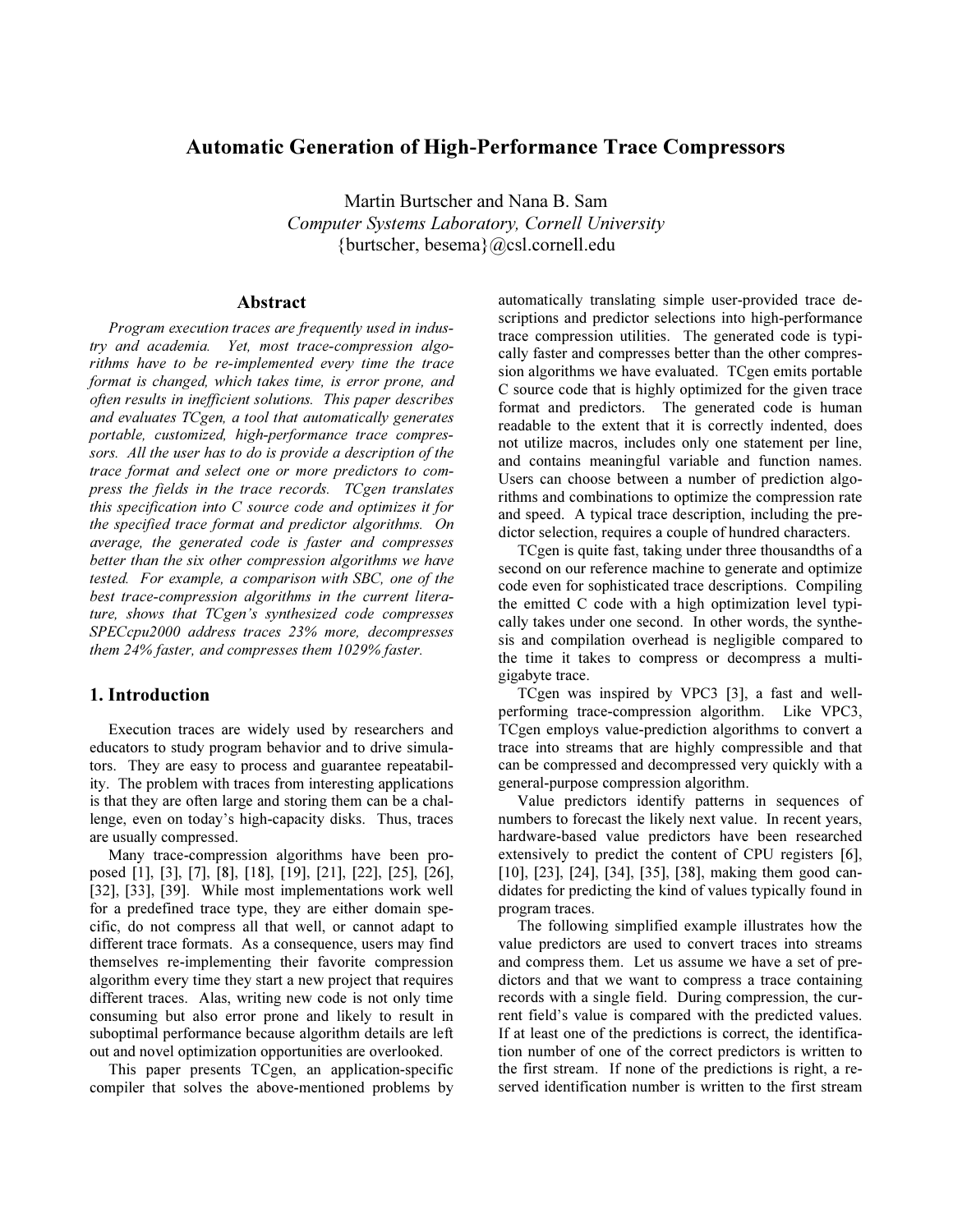and the unpredictable value is output to the second stream. Then the predictors are updated and the procedure repeats until all records have been processed.

Decompression works as follows. First, one entry is read from the first stream. If it contains the reserved identification number, the field's value is obtained from the second stream. If, on the other hand, the entry contains a predictor identification number, the value from the corresponding predictor is used. Then the predictors are updated to ensure that their state is consistent with the corresponding state during compression. This process is iterated until the entire trace has been reconstructed.

This approach already compresses the traces somewhat. However, the key is that it converts the traces into streams that a general-purpose compressor can compress well and quickly. We use BZIP2 for this purpose, but users are free to select any other algorithm.

A comparison with BZIP2 [13], MACHE [33], PDATS II [18], SBC [26], SEQUITUR [22], and VPC3 [3] shows that a TCgen-generated compressor outperforms all of them on average (harmonic mean) in compression rate, decompression speed, and compression speed on the three types of SPECcpu2000 traces we studied (SBC decompresses one type 2% faster).

TCgen is available on-line at http://www.csl.cornell. edu/~burtscher/research/TCgen/. We have successfully tested a large number of compressors generated by TCgen on a 64-bit UNIX system using cc as well as on a 32-bit Windows machine using *gcc* under cygwin [15].

The remainder of this paper is organized as follows. Section 2 summarizes related work. Section 3 introduces the value predictors available to TCgen. Section 4 presents our trace-specification language. Section 5 describes TCgen's code generation and optimization. Section 6 explains the evaluation methods. Section 7 discusses the results. Section 8 summarizes our findings.

## 2. Related Work

Automated code generation for the manipulation of files has been in use for a long time. For example, a paper by Norton [31], which dates back to 1978, proposes a tailored language for the automated generation of file modification tools. It describes the use of the Recursive Macro Actuated Generator (RMAG), a macro processor capable of generating source code in any language to create programs that manipulate sequential data files. These programs can create, update, and invert textual data as well as produce reports.

Haines et al. [11] propose an object-oriented approach to replace data files with "smart files". A SmartFile consists of a file descriptor, the data itself, and a set of associated library routines for interacting with the data at a relatively high level of abstraction. The authors introduce the DAFT (Data File Type) specification language, which

includes three types of declarations: attributes, parameters, and fields. The attributes can be used to describe information related to the elements of a SmartFile, such as the fields, field types, and the files themselves. The parameters can be used to specify symbolic size and shape relationships for fields. The fields allow the user to define data abstractions. The DAFT compiler reads the file type declarations and produces an enhanced symbol table for the SmartFile access routines. An inheritance mechanism allows the user to derive new file types from existing ones. TCgen shares some of the file-description concepts and also compiles the specification into a tool.

Chilimbi et al. designed the Heap Allocation Trace Format (HATF) [7] to allow the collection and sharing of large allocation traces. HATF is a binary format that includes inline metadata that can dynamically modify the encoding of trace events. Data in a trace comes in two variants: metadata and data. The metadata indicates the size and interpretation of each field that follows. It can be dynamically defined and changed. For example, varying field sizes allows data gathering on 32-bit and 64-bit machines, empty fields can be omitted, regular patterns can be exploited, etc. The authors found that HATF was effective at compressing size fields but not address fields. Separating and compressing the address stream independently from the rest of the trace resulted in better compression. TCgen also separates the streams in the trace and compresses them individually. Additionally, it is more general in the sense that it can be used with traces created by arbitrary trace generators, i.e., it does not rely on the presence of metadata.

Meta-TF [7] builds on HATF. It is a meta specification language that enables a trace to contain metadata to vary the encoding of the trace on the fly. It can be used to specify HATF. The first step is for the user to define a Document Type Definition (DTD). The DTD documents the format of the trace in a human readable way and allows meaningful names for records, fields, and attributes. The MetaTFtool, which includes a compiler for Meta-TF, then takes the Meta-TF DTD and produces a set of Java classes representing a reader/writer for traces that conform to the DTD. Record formats in the DTD allow trace events to be encoded in a number of ways. For instance, an allocation address may be given as a delta from a previous address. This approach also simplifies the automatic generation of trace reader/writer implementations from the DTD. TCgen's specification language also allows the automatic generation of trace (de-)compressors (a form of readers and writers). Note that Meta-TF generates variable trace formats with embedded encoding hints while TCgen produces variable encoders for userdefined trace formats.

STEP [1] provides a standard method of encoding general trace data to reduce the need for developers to construct specialized systems and as such is probably the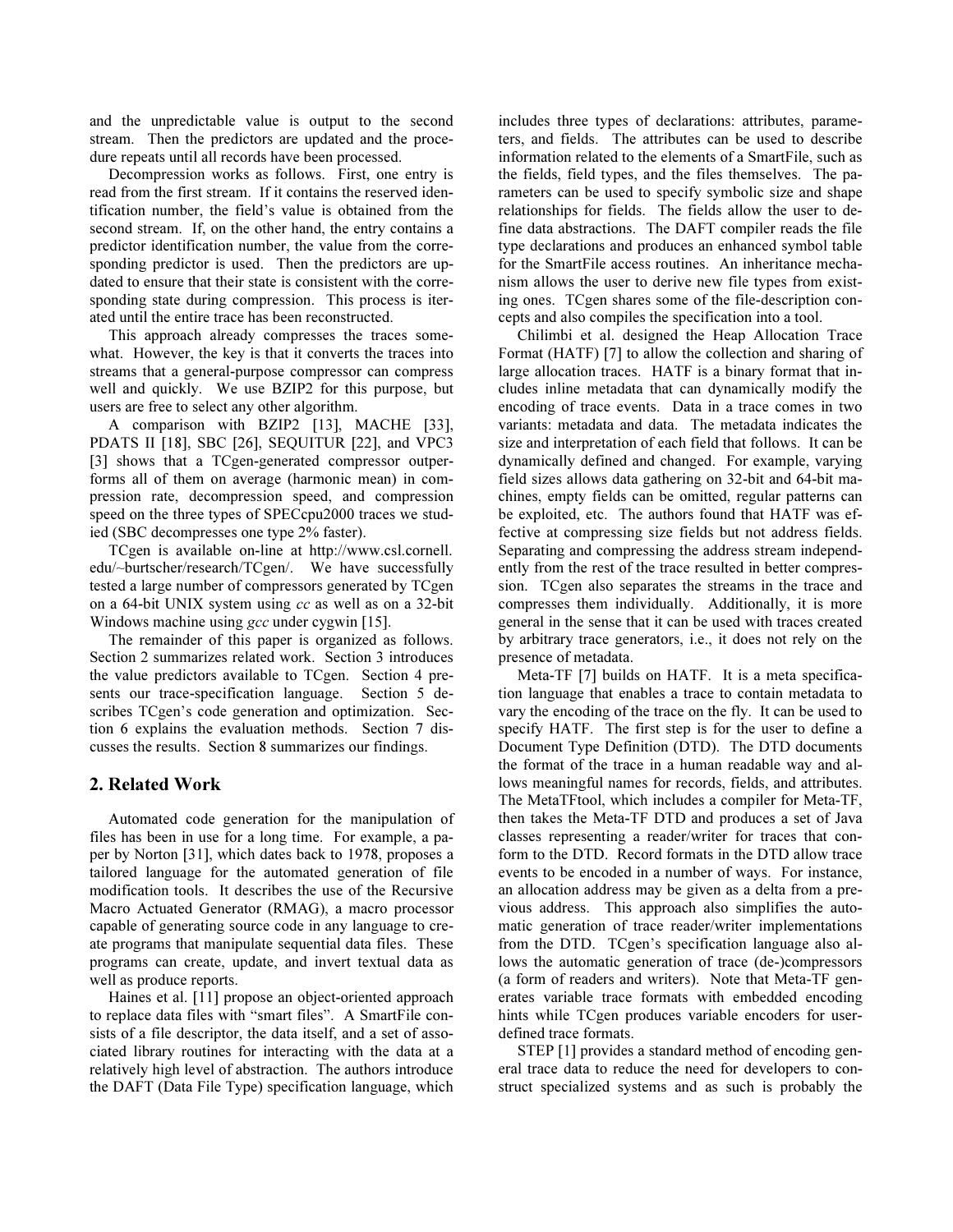closest system to TCgen. STEP uses a definition language designed specifically to reuse records and feed definition objects to its adaptive encoding process, which employs strategies to increase the compressibility of the traces. As with TCgen, the traces are compressed using a general-purpose compressor. STEP comprises a definition language, STEP-DL, a compiler, stepc, and the architectural framework.

STEP-DL is similar to (and was inspired by) Meta-TF, but provides a more generalized trace format with better encoding properties. It is targeted towards application and compiler developers and focuses on Java programs running on a Java Virtual Machine. One key difference is that while Meta-TF uses a dynamic encoding policy with explicit changes, STEP-DL uses an adaptive encoding process, i.e., it monitors various characteristics of the input data and, when appropriate, makes adjustments to the encoding policy automatically. In other words, encoding strategies are associated with individual record types as opposed to the system as a whole. TCgen also uses different compression algorithm for different parts of a trace. STEP-DL, Meta-TF, and TCgen all use human-readable ASCII input files.

Sucu and Krintz developed ACE [37], an adaptive compression environment for a Java Virtual Machine to improve Internet transfer rates. It decides whether to compress or not, based on an estimation of the cost of performing on-the-fly compression. ACE monitors the number of bytes per second that the local host sends through socket write calls. If this rate is lower than the bandwidth between the local and remote host, ACE computes the compressed and uncompressed transfer time for each 32kB block of data to be sent and selects compression if the uncompressed transfer time is higher. ACE also estimates (via sampling) the compression rate, the effective data transfer rate, and the decompression rate. If the smallest of these rates exceeds the available bandwidth, then the data is sent compressed. Compression decisions are only made for blocks of data that are 32kB or larger. Smaller blocks are transferred uncompressed.

## $\mathbf{r}$  and  $\mathbf{s}$

This subsection describes the compression schemes with which we compare TCgen's output in Section 7. BZIP2 is a lossless, general-purpose algorithm that can be used to compress any kind of file. The remaining algorithms are special-purpose trace compressors that we modified (where necessary) to include efficient block I/O operations, to understand our trace format, and to utilize a post-compression stage to improve the compression rate. They are all single-pass, lossless compression schemes.

**BZIP2**: BZIP2 [13] is a general-purpose compressor that operates at byte granularity. It implements a variant of the block-sorting algorithm described by Burrows and

Wheeler [2]. BZIP2 applies a reversible transformation to a block of inputs, uses sorting to group bytes with similar contexts together, and then compresses them with a Huffman coder. The block size is adjustable. We use version 1.0.2 with the "--best" option. BZIP2 requires about 10MB of memory to compress and decompress our traces. We evaluate BZIP2 as a standalone compressor and as the post-compressor for the other algorithms.

MACHE: MACHE [33] was designed to compress address traces. It distinguishes between three types of addresses, namely instruction fetches, memory reads, and memory writes. A label precedes each address in the trace to indicate its type. MACHE works as follows. After reading in a label and address pair, the address is compared with the base for the current label type. If the difference between the address and the base can be expressed in a single byte, the difference is emitted directly. Otherwise, the full address is emitted and this address becomes the new base for the current label. The algorithm repeats until the entire trace has been processed.

Since PC and data entries alternate in our trace format (Section 6.3), no labels are necessary to identify the type. MACHE only updates the base when the full address needs to be emitted. We retain this policy for the PC entries in the traces. However, for the data entries, we found it better to always update the base due to the frequently encountered stride behavior. Our implementation uses 2.3MB of memory to run.

PDATS II: PDATS II [18] improves upon PDATS [19] by exploiting common patterns in program behavior. For example, jump-initiated sequences are often followed by strided sequences. PDATS encodes such patterns using one record to specify the jump and another record to describe the sequential references. PDATS II combines the two records into one. Moreover, when a program writes to a particular memory location, it is also likely to read from that location. PDATS separates read and write references, resulting in two large offsets whenever the location changes. PDATS II does not treat read and write references separately. Additionally, common data offsets are encoded in the header byte and instruction offsets are stored in units of the default instruction stride (e.g., four bytes per instruction on most RISC machines). Thus, PDATS II achieves about twice the compression rate of PDATS on average.

We modified PDATS II as follows. Since our traces do not include both read and write accesses, we do not distinguish between them in the header. This makes an extra bit available, which we use to encode data offsets of  $\pm 16$ ,  $\pm 32$ , and  $\pm 64$ . We further extended PDATS II to also accommodate six- and eight-byte offsets. Our traces do not exhibit many jump-initiated sequences that are followed by strided sequences. Hence, we do not need the corresponding PDATS II feature. Our implementation needs 2.2MB of memory to run.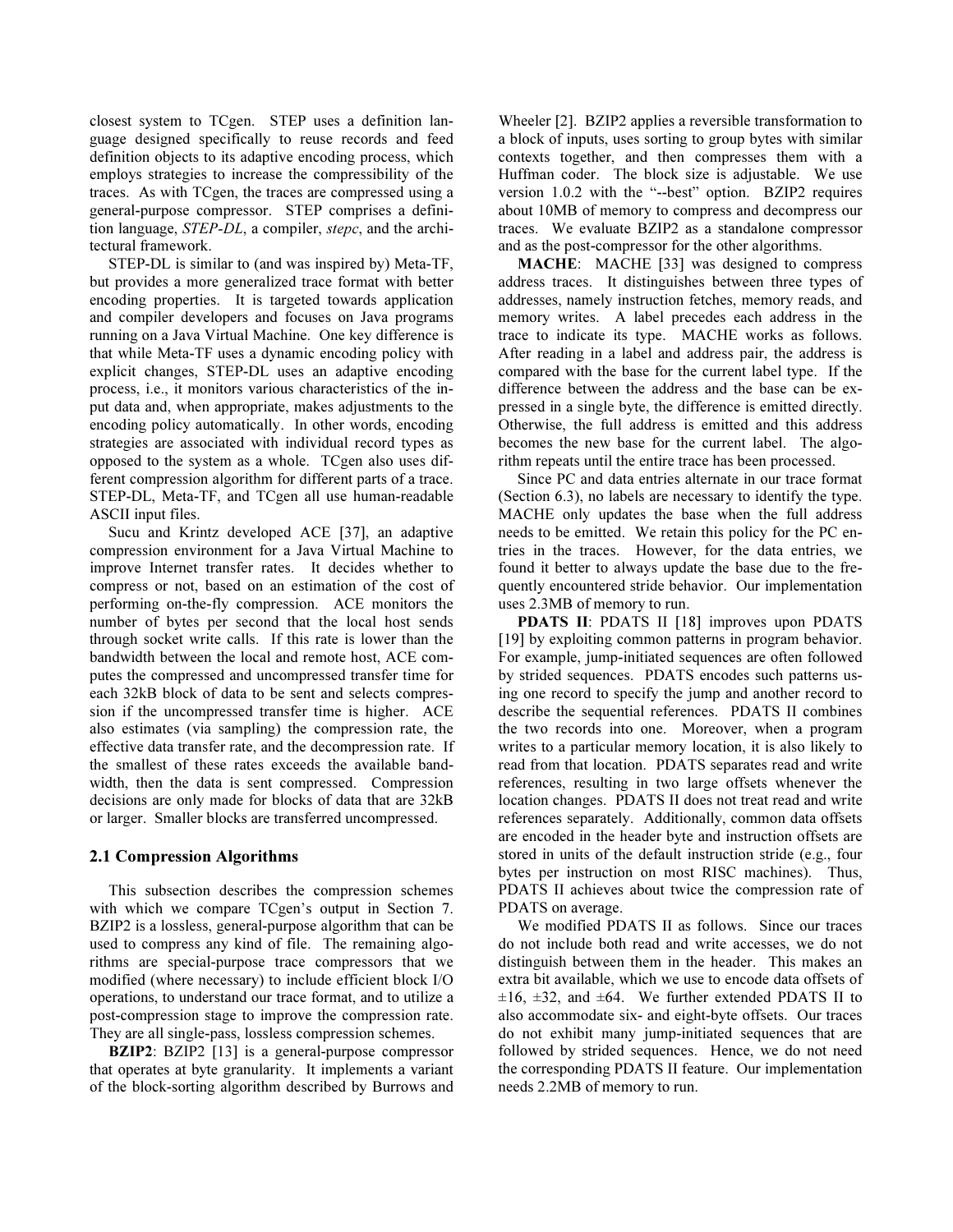SEQUITUR: SEQUITUR [22] compresses traces by converting them into a context-free grammar [28], [29], [30]. The algorithm applies two constraints while constructing the grammar: each digram (pair of consecutive symbols) in the grammar must be unique and every rule must be used more than once. The biggest drawback of SEQUITUR is its memory usage, which depends on the data to be compressed (it is linear in the size of the grammar) and can exhaust the system's resources when compressing large traces.

The SEQUITUR algorithm we use is a modified version of Nevill-Manning and Witten's implementation [12], which we changed as follows. We converted the C++ code into C, inlined the access functions, increased the symbol table size to 33,554,393 entries, and added code to decompress the grammars. To accommodate 64 bit trace entries, we included a function that converts each trace entry into a unique number (in expected constant time). Moreover, we construct two grammars, one for the PC entries and one for the data entries in the traces. To cap the memory usage, we start new grammars when eight million unique symbols have been encountered or 384MB of storage have been allocated for rule and symbol descriptors. We found these cutoff points to work well on our traces and system. According to ps, our implementation's memory usage never exceeds 951MB. To prevent SEQUITUR from becoming very slow due to hash-table inefficiencies, we also start a new grammar whenever the last 65,536 searches for entries required an average of more than thirty trials before terminating.

SBC: The Stream-Based Compression (SBC) algorithm [26], [27] is one of the newest trace compressors in the literature. It splits the traces into segments called instruction streams. A stream is a dynamic sequence of instructions from the target of a taken branch to the first taken branch in the sequence. SBC creates a stream table that records relevant information such as the starting address, the number of instructions in the stream, and the instruction words and their types. During compression, groups of instructions that belong to the same stream are replaced by the corresponding stream table index. To compress addresses of memory references, SBC further records information about the strides and the number of stride repetitions. This information is attached to the instruction stream. Note that TCgen's streams are unrelated to SBC's streams.

We made the following changes to SBC [16]. Since our traces contain only dynamic instances of some but not all instructions, we redefined an instruction stream as a sequence in which each subsequent instruction has a higher PC than the previous instruction and the difference between subsequent PCs is less than a preset threshold. We found a threshold of four instructions to provide the best compression rate on our traces. SBC uses 10MB of memory to run.

VPC3: We use the Third Value-Prediction-Based Compression (VPC3) algorithm [3] as a starting point for TCgen. VPC3 employs value predictors to convert traces into streams. BZIP2 is then utilized to compress the streams. Internally, the value predictors divide the traces into ministreams, one for each PC (i.e., static instruction), which exhibit more locality than the original trace in which the data are interleaved in complicated ways.

Since we utilize the VPC trace format in this paper, we did not have to make changes to this algorithm and were able to use it directly [14]. VPC3 requires 27MB of memory to execute.

## 3. Value Predictors

This section describes the value predictors available to TCgen, i.e., the predictors the user can select and configure. All predictors predict the next trace entry based on previously processed entries.

Last-value predictor: The first type of predictor TCgen can emit is the last-value predictor  $(LV[n])$  [6], [24], [38]. It predicts the *n* most recently seen values. This type of predictor can accurately predict sequences of repeating and alternating values as well as repeating sequences of no more than  $n$  arbitrary values. Figure 1 shows a diagram of an  $LV[n]$  predictor with s lines in its (first-level) table.



Figure 1:  $LV[n]$  predictor with  $s$  lines.

The  $LV[n]$  predictor always predicts the *n* values stored in the selected line. The PC (extracted from the current trace record) modulo s determines the line index. If no PC is available, s has to be one. After a prediction, the selected line is updated by discarding the oldest entry, moving the remaining entries to the right by one slot, and copying the update value into the first slot.

Finite-context-method predictor: The second type of predictor TCgen can produce is the finite-context-method predictor (FCMx[n]) [35]. It computes a hash out of the x most recently encountered values  $(x$  is the *order* of the predictor), which are stored in the predictor's first-level table, using the select-fold-shift-xor hash function [34]. The hash is then used to index the predictor's secondlevel table (i.e., the hash table), which works just like the  $LV[n]$  table. After updating the second-level table, the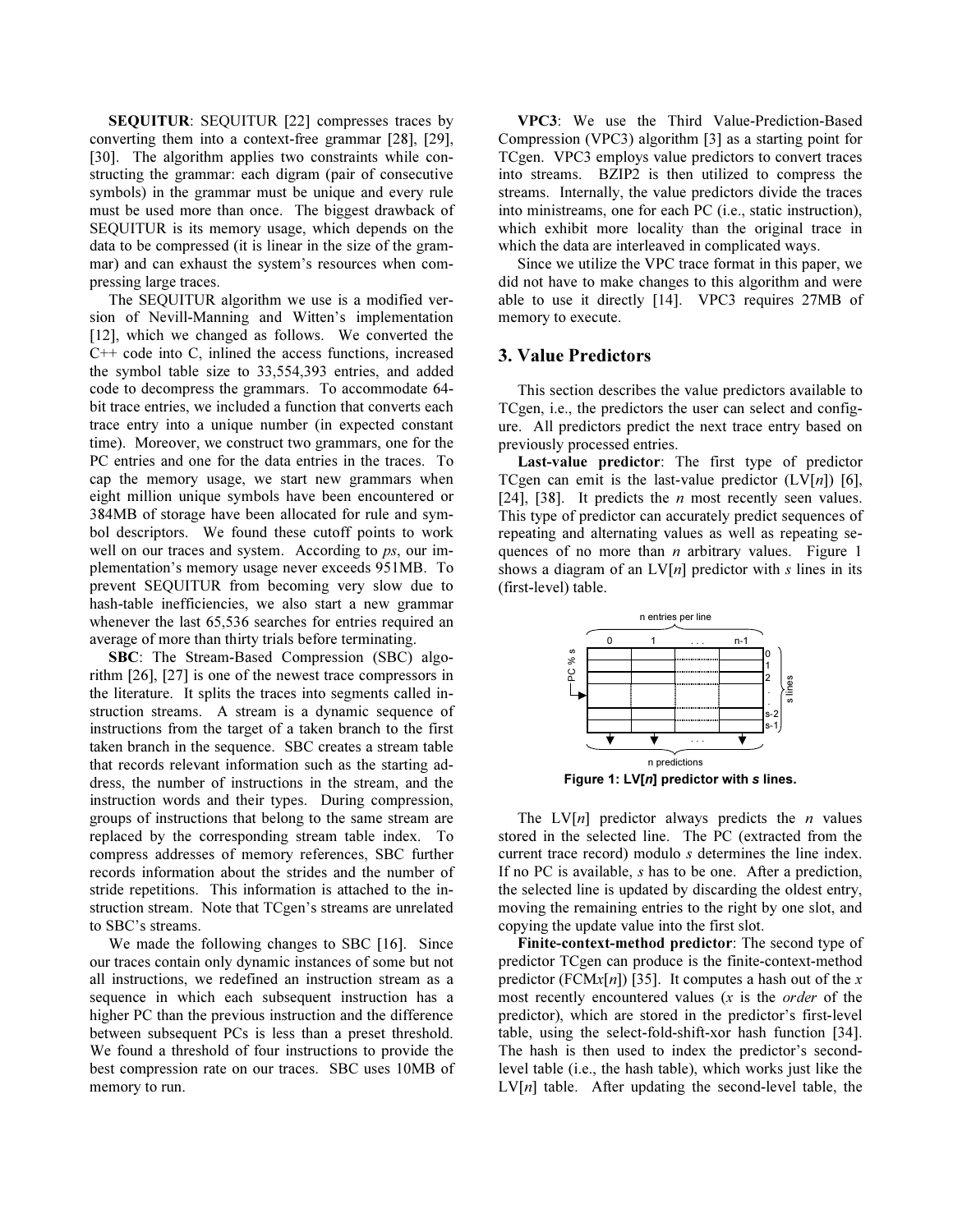entries in the selected line of the first-level table are moved to the right by one slot, thus dropping the oldest value and making room for the update value. Figure 2 shows an  $FCMx[n]$  predictor with s lines in the first-level table  $(L1)$  and t lines in the second-level table  $(L2)$ .



Figure 2: FCMx[n] predictor with L1 = s and L2 = t.

This predictor predicts the  $n$  values that followed the last  $n$  times the same  $x$  preceding values (that is, the same context) have been encountered [34], [35]. Thus, FCM predictors can memorize long arbitrary sequences of values and accurately predict them when they repeat.

Differential-finite-context-method predictor: The third type of predictor TCgen can create is the differential-finite-context-method predictor ( $DFCMx[n]$ ) [10]. It works just like an  $FCMx[n]$  predictor except it predicts and is updated with differences (strides) between consecutive trace entries rather than with absolute values. To form the final prediction, the predicted stride is added to the most recently seen value (the last value). DFCM predictors are often superior to FCM predictors because they warm up faster, make better use of the hash table, and can predict values that have never been seen before. Figure 3 illustrates a DFCM $x[n]$  predictor with s lines in the first-level table and  $t$  lines in the second-level table.



Figure 3: DFCMx[n] predictor with  $L1 = s$  and  $L2 = t$ .

In addition to predicting long arbitrary sequences of values that repeat, DFCMs can accurately predict long arbitrary sequences of offsets (between consecutive values) that repeat.

## 4. Trace Specification Language

The input to TCgen is a trace format description combined with a value-predictor configuration, expressed in the regular language whose grammar is shown in Figure 4. The start symbol is Description. TCgen also supports comments, which begin with a hash character ("#") and extend to the end of the line. The trace descriptions are case sensitive.

| Description = 'TCgen' 'Trace' 'Specification' ';' Header Field {Field} PCDef.        |
|--------------------------------------------------------------------------------------|
| Header = Number '-' 'Bit' 'Header' ':'.                                              |
| Field = Number '-' 'Bit' 'Field' Number '=' '{' [LevelSizes] ':' Predictors '}' ';'. |
| LevelSizes = LevelSize [',' LevelSize].                                              |
| LevelSize = ('L1' '=' Number)   ('L2' '=' Number).                                   |
| Predictors = Predictor {',' Predictor}.                                              |
| Predictor = ('DFCM' Number '[' Number ']')   ('FCM' Number '[' Number ']')           |
| ('LV' '[' Number ']').                                                               |
| PCDef = 'PC' '=' 'Field' Number ';'.                                                 |
| Number = Digit {Digit}.                                                              |
| Digit = '0'   '1'   '2'   '3'   '4'   '5'   '6'   '7'   '8'   '9'.                   |
|                                                                                      |

Figure 4: EBNF grammar of the description language.

Figure 5 shows the specification needed to emulate VPC3 and its trace format. We will use it as an example to discuss the features of TCgen's input language. VPC3 traces start with a four-byte header that is followed by records with four-byte PC and eight-byte data fields.

| <b>TCgen Trace Specification:</b>                                       |
|-------------------------------------------------------------------------|
| 32-Bit Header;                                                          |
| 32-Bit Field 1 = {L1 = 1, L2 = 131072: FCM3[2], FCM1[2]};               |
| 64-Bit Field 2 = {L1 = 65536, L2 = 131072: DFCM3[2], DFCM1[2], FCM1[2], |
| $LV[4]$ :                                                               |
| $PC = Field 1$ :                                                        |

#### Figure 5: VPC3 trace format and predictor description.

All TCgen trace specifications have to start with the phrase "TCgen Trace Specification". A semicolon terminates each statement. The second line in Figure 5 informs TCgen that there is a header of four bytes. Header bytes are copied to a separate stream without passing them through value predictors. Lines three and four specify that each record comprises two fields. Field 1 is four bytes and Field 2 eight bytes wide. Line five tells TCgen that the first field of each trace record holds the PC.

The expressions in the curly brackets specify the types and sizes of the value predictors to be used for compressing the fields with which they are associated. Since the first field contains the PC, no index is available and the level-one (L1) predictor size has to be set to one. No matter where in a trace record the PC field is, it is always accessed first to make it available for computing the indices to predict the remaining fields.

The specified FCM3[2] and FCM1[2] predictors provide four predictions for Field 1. Note that each FCMx and DFCMx predictor is allocated a second-level table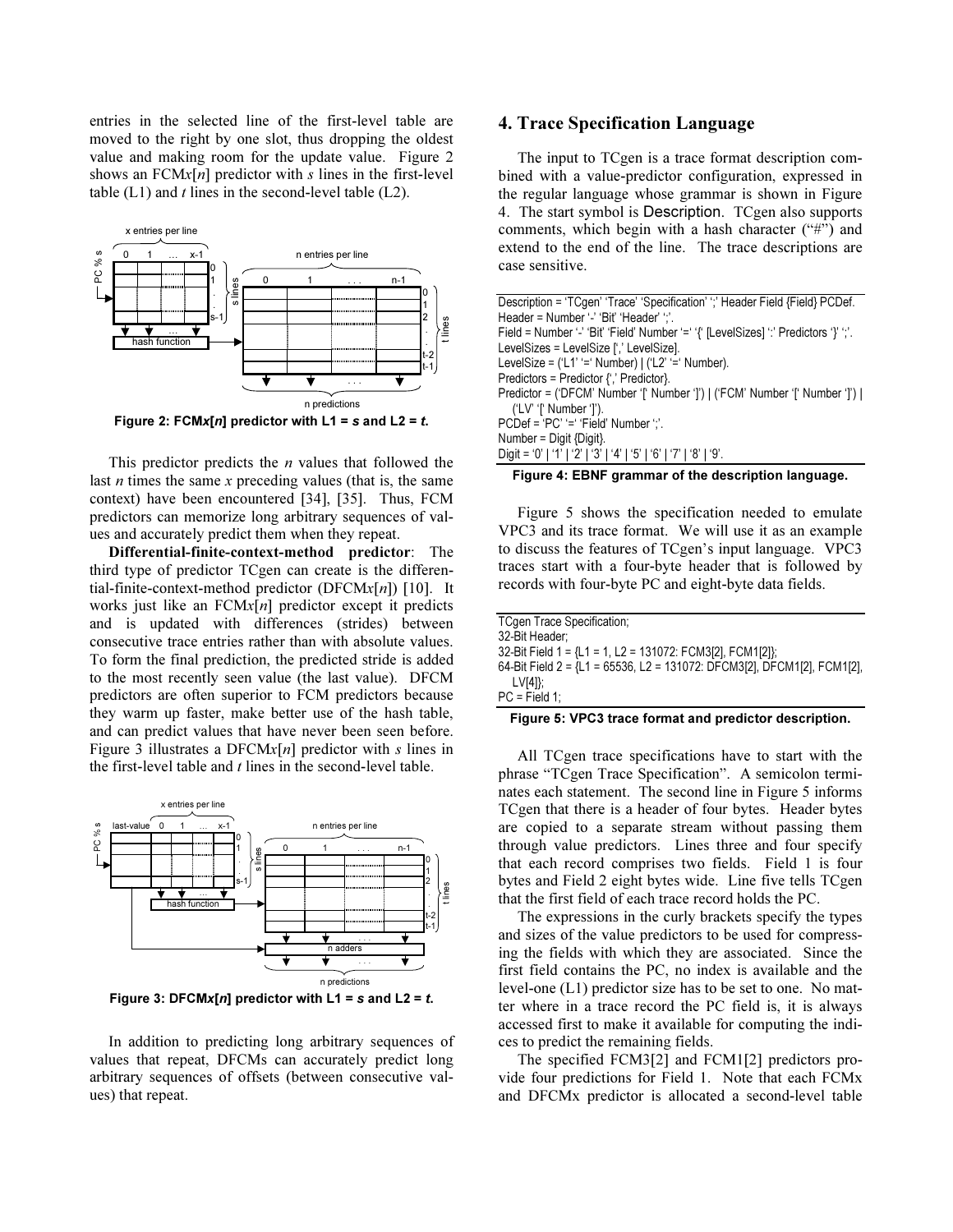with  $L2*2^{(x-1)}$  lines (see Section 5.2). Hence, the FCM1's hash table has 131,072 lines and the FCM3's hash table has 524,288 lines.

The predictors for the second field all have 65,536 lines in their first-level tables. There are four predictors, DFCM3[2], DFCM1[2], FCM1[2], and LV[4], providing a total of ten predictions for Field 2. According to the above formula, the DFCM3's level-two size is four times the specified L2 value. The last-value predictor does not have a second-level table, so the L2 value is irrelevant for this predictor.

The L1 and L2 sizes have to be powers of two to make the modulo computations fast. At least one predictor has to be specified for each field. However, providing L1 and L2 sizes is optional. If L1 is left out, a default value of one is used. If L2 is omitted, it defaults to 65,536, which we chose because it yields good results for most traces while at the same time keeping the memory footprint reasonable. The PC specification, e.g., the last statement in Figure 5, is mandatory as the value-prediction-based approach is particularly effective on traces containing PCs. Nevertheless, it is always possible to compress traces without PC information by specifying an L1 size of one for all fields. In fact, if only a single eight-bit field with an L1 size of one is specified, the resulting code can be used to compress and decompress arbitrary files, including non-trace files. This mode of operation, however, is not recommended as it typically underperforms BZIP2.

Unless TCgen terminates with a parse error, it will write the synthesized C code to the standard output. The listing starts with a commented out copy of the trace specification to document the code. This text can directly be used as input to TCgen. Moreover, this trace specification is emitted in canonical form and includes a comment line after each field specification (not shown) stating how many predictions will be made for that field and what the total size of the predictor tables is. The sum of the table size of all fields plus about 2MB accurately reflects the dynamic memory requirement of the synthesized code.

When the generated code is compiled and run, it will read and compress a trace from the standard input that matches the given specification. At the end of the compression, predictor usage information is written to the standard output. This feedback is provided to help the user select the most effective predictors. If the code is run with the "-d" command-line flag, it will decompress the trace and write it to the standard output. No flag is needed for compression.

## 5. Code Generation and Optimization

This section describes the code generation and the application-specific optimizations that TCgen performs as well as the algorithmic enhancements over VPC3.

## 5.1 Code Generation

When emitting code, TCgen makes use of several techniques to aid the compiler in producing high-performance binary. For example, all code is written into one file (typically a few hundred lines of text), giving the compiler a global view of the program. All generated functions (except main) are declared static to allow the compiler to optimize the calling convention and to inline and eliminate any function it chooses. Similarly, all global variables are declared static. All local variables for which this is possible are declared as register variables to inform the compiler that no pointer analysis is necessary for them. Finally, all I/O is performed with efficient block I/O calls and the data is internally extracted from and inserted into buffers in a manner that avoids alignment problems.

## 5.2 Application-Specific Code Optimizations

TCgen performs several optimizations before emitting code. It includes a dead-code remover to eliminate statements that are only used for predictors that are not selected. For example, there is no need to compute a stride for any field that does not use a DFCM predictor. Similarly, if a trace format does not specify a header, no code to handle a header is emitted.

TCgen minimizes the memory footprint of the generated code by eliminating unnecessary predictor tables, coalescing all tables that hold the same information, and minimizing the table sizes. For instance, all DFCM and LV predictors need to retain the most recent values (in the last-value table). If only FCM predictors are specified for a given field, no last-value table is emitted. On the other hand, if multiple DFCM predictors or one or more DFCM and an LV predictor are specified, only one shared lastvalue table is generated. Furthermore, each FCM and DFCM predictor is assigned a second-level table with  $L2*2^{(x-1)}$  lines, where x is the order of the predictor. This is done to accelerate the computation of the hash function and so that only one first-level table is needed for all FCM predictors and another one for all DFCM predictors of each field. In fact, only the first-level table for the highest order predictor is generated and the lower-order predictors utilize whatever fraction of that table they need. All table elements are declared to be of the smallest type that is sufficiently large. Eight-bit fields, for instance, result in tables with eight-bit entries while 64-bit fields result in 64-bit table entries. Likewise, elements of the smallest possible type are written to the streams that receive the unpredictable values.

No matter which predictors are included, they are always "re-named" so that the predictor identification codes range from 0 to  $n-1$ , where *n* is the number of predictors.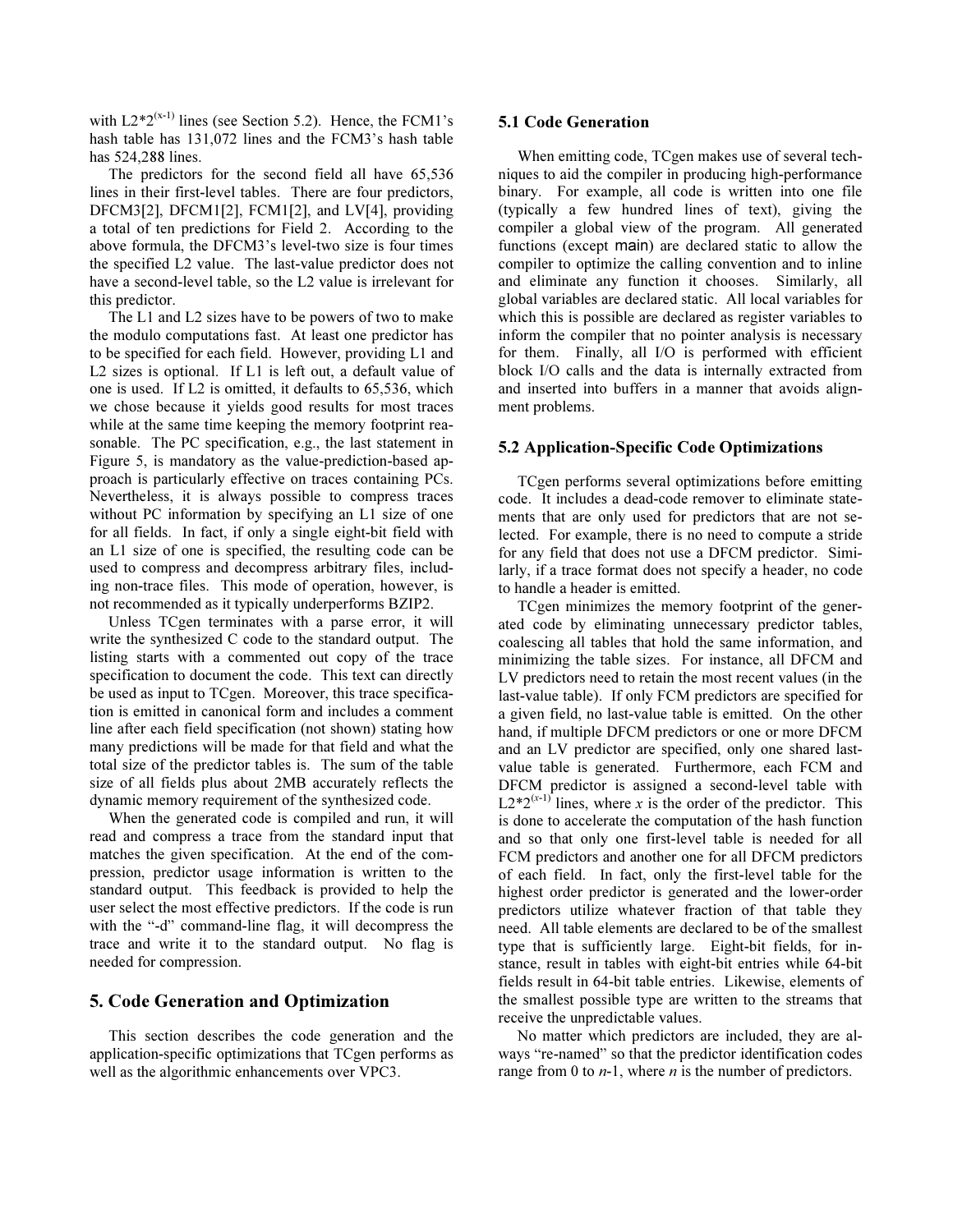TCgen eliminates superfluous parameters from functions that do not use them. For example, the PC does not need to be passed to prediction functions for fields that use global predictors.

Finally, TCgen incrementally computes the hash functions, which results in substantial speedups for predictors with large orders. Moreover, the partial hash function values are chosen in such a way that they reflect the correct indices for the lower-order predictors (if they exist). As a result, only  $n$  operations have to be performed to compute the new index for an  $n^{\text{th}}$ -order FCM or DFCM predictor, and the intermediate results provide "free" indices for all lower-order predictors that are present.

#### 5.3 Algorithmic Enhancements

When instructing TCgen to emulate VPC3 using the trace specification from Figure 5, the synthesized code actually compresses better and is faster than VPC3 (see Section 7). This is the result of the following enhancements. First, we eliminated some duplicated variables. Second, we modified the hash function to be faster for small fields by taking advantage of the size of fields. Third, we improved the hash function to increase the number of reachable second-level table entries for small fields by automatically adapting the shift amount in the select-fold-shift-xor hash function [34]. Fourth and most importantly, we enhanced the update policy. VPC3 always updates all predictor tables, which makes it very fast because the tables do not have to be searched for a matching entry. VPC2 [4], on the other hand, only updates tables if the update value is not already in the selected line. This is much slower but increases the prediction accuracy because only distinct values are retained. TCgen's update policy combines the benefits of both approaches essentially without their downsides. It only performs an update if the current value is different from the first entry in the selected line. This way, only one table entry needs to be checked (no code to perform this check is emitted if the table only holds one entry per line), which makes updates fast while at the same time guaranteeing that at least the first two entries in each line are distinct, which improves the prediction accuracy.

## 6. Evaluation Methods

This section provides information about the system, the timing measurements, the traces, and the compiler we used for our measurements. It includes a brief description of our performance metrics.

## 6.1 System

We performed all measurements for this study on a dedicated 64-bit CS20 system with two 833MHz 21264B Alpha CPUs [20]. Only one of the processors was used. Each CPU has separate, two-way set-associative, 64kB L1 caches and an off-chip, unified, direct-mapped 4MB L2 cache. The system is equipped with 1GB of main memory. The Seagate Cheetah 10K.6 Ultra320 SCSI hard drive has a capacity of 73GB, 8MB of built-in cache, and spins at 10,000rpm. For maximum disk performance, we used the advanced file system (AdvFS). The operating system is Tru64 UNIX V5.1B.

#### 6.2 Timing Measurements

All timing measurements in this paper refer to the sum of the user and the system time as reported by the UNIX shell command time. In other words, we report the CPU time and ignore any idle time such as waiting for disk operations. We programmed all compression and decompression algorithms so that they read traces from the hard disk and write traces back to the hard disk. While these disk operations are subject to caching, any resulting effect should be minimal because of the large sizes of our traces. Note that we "diff" the decompressed traces with the original traces after each run to verify their integrity.

#### 6.3 Traces

We used all integer and all but four floating-point programs from the SPECcpu2000 benchmark suite [17] to generate the traces for this study. We had to exclude the four Fortran 90 programs due to the lack of a compiler. The C programs were compiled with Compaq's C compiler V6.3-025 using "-O3 -arch host -non shared" plus feedback optimization. The C++ and Fortran 77 programs were compiled with  $g$ ++/g77 V3.3 using "-O3 -static". We used statically linked binaries to include the instructions from library functions in the traces. Only system-call code is not captured. We generated traces from complete runs with the SPEC-provided test inputs using the binary instrumentation tool-kit ATOM [9], [36]. Two programs, eon and vpr, require multiple runs and perlbmk executes itself recursively. For these programs, we concatenated the subtraces into a single trace each.

We generated three types of traces from the 22 programs to evaluate the different compression algorithms. The first type captures the PC and the effective address of each executed store instruction. The second type contains the PC and the effective address of all loads and stores that miss in a simulated 16kB, direct-mapped, 64-byte line, write-allocate data cache. The third type of trace records the PC and the loaded value of every executed load instruction (that is not a prefetch, a NOP, or a load immediate). All traces use the same format, that is, alternating 32-bit PC and 64-bit data values. We did not generate traces with different formats as doing so would have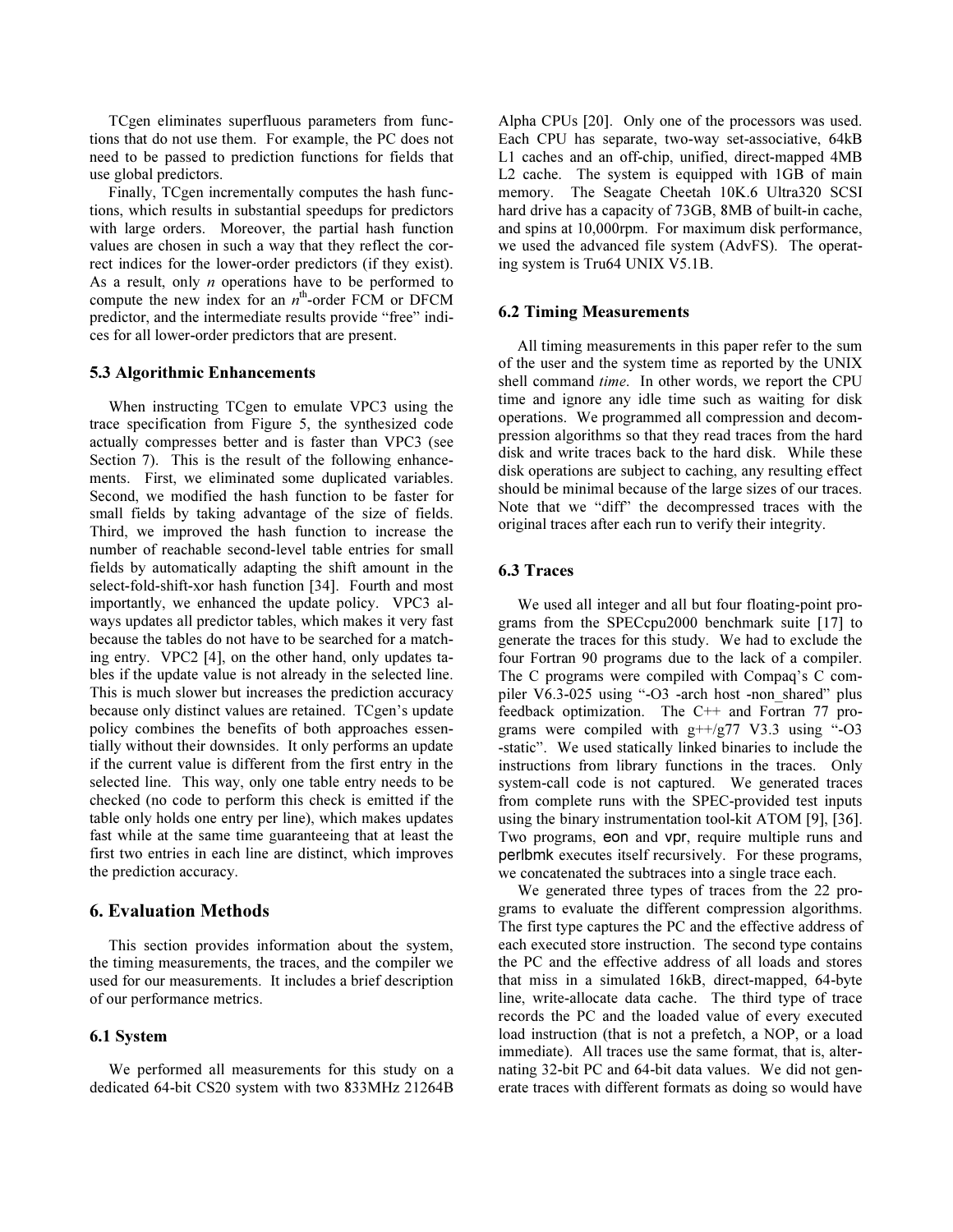required us to implement multiple versions of all compression algorithms with which we compare TCgen.

We selected the store-address traces because, historically, many trace-compression approaches have focused on address traces. Such traces are typically relatively easy to compress. We picked the cache-miss-address traces because the simulated cache acts as a filter and only lets some of the memory accesses through, which we expect to distort the access patterns, making the traces harder to compress. Finally, we chose the load-value traces because load values span large ranges and include floating-point numbers, addresses, integer numbers, bitmasks, etc., which makes them difficult to compress.

Table 1 shows the program name, the programming language (lang), the type (integer or floating point), and the uncompressed size (in megabytes) of the three traces for each SPECcpu2000 program as well as which traces were excluded. We had to exclude all traces with more than one billion entries, i.e., the traces that are larger than twelve gigabytes, because they would have exhausted the available disk space. The corresponding entries in Table 1 are crossed out.

Table 1: Information about the traces.

|          |           |          | store       | cache miss | load         |  |
|----------|-----------|----------|-------------|------------|--------------|--|
| program  | lang type |          | addresses   | addresses  | values       |  |
| eon      | $C++$     |          | 2,086.1 MB  | 94.6 MB    | 2,164.6 MB   |  |
| bzip2    | С         |          | 16,769.9 MB | 726.1 MB   | 23,947.4 MB  |  |
| crafty   | С         |          | 3,368.0 MB  | 1,967.8 MB | 14.227.6 MB  |  |
| gap      | C         |          | 1,269.2 MB  | 255.5 MB   | 3,141.6 MB   |  |
| gcc      | С         |          | 2,280.9 MB  | 366.6 MB   | 4,523.2 MB   |  |
| gzip     | С         | integer  | 2,836.0 MB  | 731.3 MB   | 8,070.1 MB   |  |
| mcf      | C         |          | 400.4 MB    | 150.1 MB   | 455.7 MB     |  |
| parser   | Ć         |          | 4,224.2 MB  | 821.2 MB   | 9,805.9 MB   |  |
| perlbmk  | Ć         |          | 570.3 MB    | 86.1 MB    | 1.089.4 MB   |  |
| twolf    | C         |          | 239.8 MB    | 73.4 MB    | 827.6 MB     |  |
| vortex   | C         |          | 16,770.6 MB | 2,185.2 MB | 26,571.4 MB  |  |
| vpr      | Ċ         |          | 1,984.9 MB  | 644.0 MB   | 7,167.0 MB   |  |
| ammp     | С         |          | 5,159.2 MB  | 3,442.0 MB | 16,406.9 MB  |  |
| art      | С         |          | 1,781.8 MB  | 2,381.8 MB | 11,249.9 MB  |  |
| equake   | С         |          | 1,229.8 MB  | 418.8 MB   | 4,323.0 MB   |  |
| mesa     | C         | point    | 3,671.1 MB  | 266.8 MB   | 6,055.2 MB   |  |
| applu    | F77       |          | 522.7 MB    | 77.1 MB    | 1,002.7 MB   |  |
| apsi     | F77       | floating | 8.058.2 MB  | 3,018.9 MB | 15,911.5 MB  |  |
| marid    | F77       |          | 5,110.0 MB  | 6.377.0 MB | 102,794.6 MB |  |
| sixtrack | F77       |          | 18,735.9 MB | 2,224.5 MB | 38,889.2 MB  |  |
| swim     | F77       |          | 452.0 MB    | 149.3 MB   | 1,985.5 MB   |  |
| wupwise  | F77       |          | 10,829.6 MB | 889.9 MB   | 22,628.8 MB  |  |

#### 6.4 Compiler

To make the running-time comparisons as fair as possible, we compiled all compressors with the same compiler (Compaq's C compiler V6.3-025) and the same optimization flags (-O3 -arch host).

#### 6.5 Performance Metrics

We use the following three performance metrics to evaluate the quality of the compression algorithms. They are, in decreasing order of importance, the compression rate, the decompression speed, and the compression speed. Other factors are also important. However, they are either the same for all algorithms we evaluated (such as the use of a linear-time, single-pass, lossless algorithm) or only one algorithm differs from the others (such as SEQUITUR not having a fixed memory requirement).

Our three metrics are defined as follows. They are all higher-is-better metrics.

| $compression rate =$    | uncompressed size  |  |  |  |
|-------------------------|--------------------|--|--|--|
|                         | compressed size    |  |  |  |
| $decompression speed =$ | uncompressed size  |  |  |  |
|                         | decompression time |  |  |  |
| $compression speed =$   | uncompressed size  |  |  |  |
|                         | compression time   |  |  |  |

Note that the compression rate has no unit while the decompression and compression speeds are throughputs measured in bytes per second. The three metrics are inversely normalized to the uncompressed trace size and are therefore independent of the trace length. Due to the inverse normalization, the natural way of averaging each of these metrics is the harmonic mean.

## 7. Results

The following sections compare the six compression algorithms described in Section 2.1 with TCgen's output. Unless otherwise specified, TCgen is used with the trace description from Figure 5. Section 7.1 discusses the compression rate, Section 7.2 studies the decompression speed, Section 7.3 investigates the compression speed, Section 7.4 evaluates the effectiveness of TCgen's optimizations, and Section 7.5 takes a look at the sensitivity of the predictor selection. Note that each algorithm includes a BZIP2 post-compression stage (except BZIP2).

#### 7.1 Compression Rate

Figure 6 depicts the harmonic-mean compression rates of the seven compression algorithms on our three types of traces. For each trace type, the algorithms are sorted from left to right by increasing compression rate. For improved readability, we show the compression rates relative to TCgen. Absolute numbers are provided in Table 2 and in a technical report [5].

TCgen delivers the best compression rate for each type of trace and outperforms VPC3 because of the improved update policy. VPC3 is the second best performer on the store-address and the load-value traces and SBC on the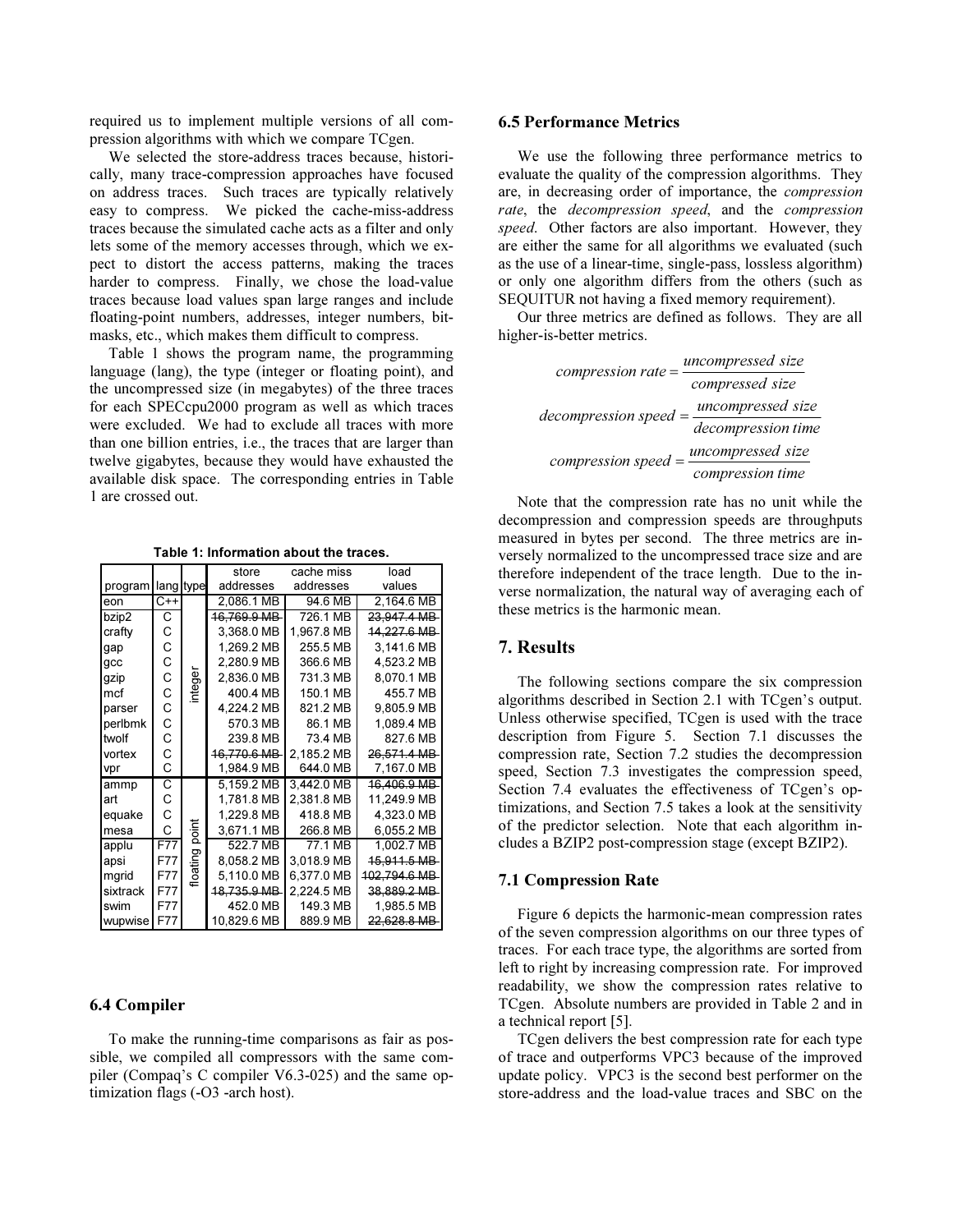cache-miss-address traces. Interestingly, SEQUITUR exceeds SBC's compression rate only on the load-value traces. This is probably because SEQUITUR does not handle strided sequences well, which occur more frequently in the address traces than in the load-value traces. This also explains why even MACHE and PDATS II outperform SEQUITUR on the store-address traces. Both of these algorithms were specifically designed for address traces. While PDATS II is more sophisticated than MACHE, the latter is superior to the former on the loadvalue traces. In fact, on these traces PDATS II with a BZIP2 post-compression stage results in a lower compression rate than BZIP2 alone.



Figure 6: Harmonic-mean compression rates.

According to Figure 6, TCgen outperforms VPC3 by 6% to 13%, showing that the algorithmic improvements described in Section 5.3 are effective. SBC's compression rate is 6% to 81% lower than that of TCgen. SEQUITUR underperforms TCgen by more than 100% on the store-address traces, as do the remaining algorithms on both the store-address and the load-value traces.

Looking at the compression rates achieved by the seven algorithms on each individual trace [5], we find that no algorithm is the best for all traces. Nevertheless, TCgen outperforms the other six algorithms on every load-value trace. We suspect this to be the case because TCgen is based on value predictors, many of which were developed to predict load values, that is, the content of these traces.

On the 22 cache-miss-address traces, TCgen is outperformed by VPC3 on one trace (by 13%), by SEQUITUR on five traces (by up to 452%), by MACHE on three traces (by up to 46%), by SBC on nine traces (by up to 195%), by PDATS II on one trace (by 11%), and by BZIP2 on four traces (by up to 60%). However, on average and for the majority of the traces TCgen yields the highest compression rates.

On the 19 store-address traces, TCgen is inferior to VPC3 on one trace (by 7%), to SEQUITUR on four traces (by up to 168%), to MACHE on two traces (by up to  $11\%$ ), to SBC on four traces (by up to 23%), and to PDATS II on three traces (by up to 42%), but exceeds BZIP2's compression rate on each trace. Again, on average and in the majority of the cases, TCgen yields the best compression rates. It compresses the store-address trace art by a factor of 77161, which is the highest compression rate we observed.

In the best case, TCgen outperforms VPC3 by a factor of 89, SEQUITUR by a factor of 4823, MACHE by a factor of 3991, SBC by a factor of 9.7, PDATS II by a factor of 461, and BZIP2 by a factor of 4001. TCgen compresses 36 of the 55 traces better than all the other algorithms we investigated.

#### 7.2 Decompression Speed

Figure 7 shows the harmonic-mean decompression speed (the throughput in bytes per second at which the original trace is recreated) of the seven algorithms on our three types of traces normalized to TCgen. For each trace type, the algorithms are sorted from left to right by increasing decompression speed.



Figure 7: Harmonic-mean decompression speeds.

TCgen provides the fastest decompression speeds on the store-address and the load-value traces. On the cachemiss-address traces, SBC is 2% faster, but on the other two trace types, TCgen exceeds SBC's decompression speed by 24% and 32%. VPC3 is the next fastest decompressor, with TCgen being 4% to 8% faster. SEQUITUR is quite fast, too, except for the store-address traces, on which it is only a little over half as fast as TCgen. MACHE, PDATS II, and BZIP2 are in the bottom half for all three types of traces. They are at least 44% slower than TCgen.

Looking at the individual decompression speeds [5], we see that TCgen is faster than MACHE on all 55 traces. PDATS II beats TCgen on two traces (by up to 6%) and so does BZIP2 (by up to 19%). SBC is faster on one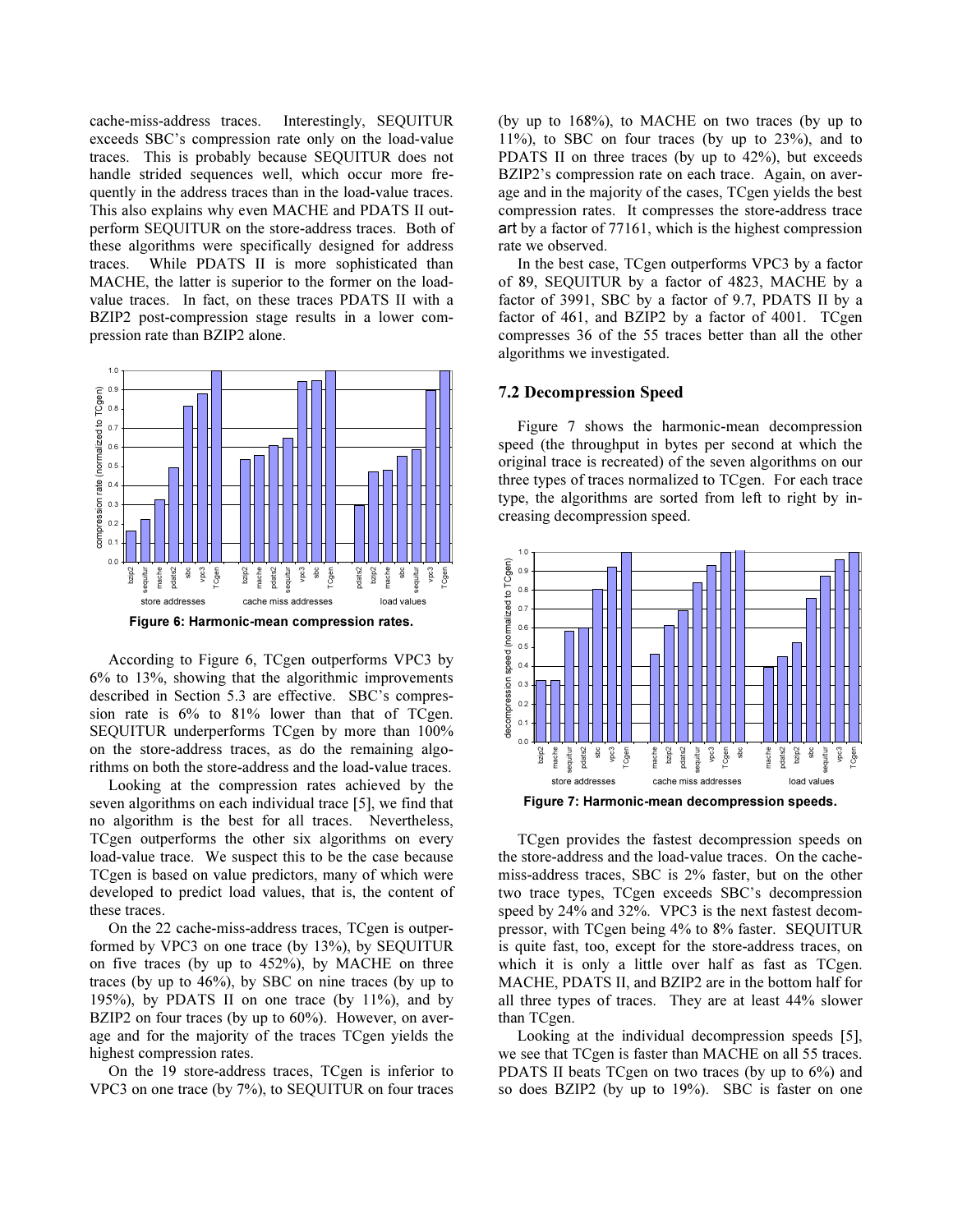load-value trace and on nine cache-miss-address traces (by up to 34%). VPC3 is faster on eight of the 55 traces, though never by more than 6%. Finally, SEQUITUR outperforms TCgen on eight of the 19 store-address traces (by up to 87%), on ten of the 22 cache-miss-address traces (by up to 125%), and on five of the load-value traces (by up to 57%). Nevertheless, TCgen is fastest on average and in the majority of the traces. It outperforms VPC3 by up to 28%, SEQUITUR by up to 599%, MACHE by up to 610%, SBC by up to 82%, PDATS II by up to 244%, and BZIP2 by up to 444%.

In absolute terms, TCgen regenerates the store-address traces at a harmonic-mean speed of 26MB/s (megabytes per second), the cache-miss-address traces at 11.8MB/s, and the load-value traces at 14.4MB/s. These rates exceed the throughput of a one-hundred megabit per second network connection and the transfer rates of many hard disks, suggesting that it may be faster to drive simulators and other trace-consumption tools by TCgen rather than from an uncompressed file on the hard drive.

## 7.3 Compression Speed

Figure 8 shows the harmonic-mean compression speed of the seven algorithms on the three types of traces relative to TCgen. Again, the algorithms are sorted from left to right by increasing speed.



Figure 8: Harmonic-mean compression speeds.

TCgen and VPC3 (the algorithm TCgen is emulating) are dominant. In fact, MACHE, PDATS II, and BZIP2 compress exactly one of the 55 traces faster than TCgen (13%, 29%, and 17% faster, respectively). SBC is slower on every trace (up to 180 times slower) and so is SEQUITUR (up to 17 times slower). VPC3 is faster than TCgen on four traces, though never by more than 2% [5].

In absolute terms, TCgen yields harmonic-mean compression speeds of 7.5MB/s on the store-address traces, 4.2MB/s on the cache-miss-address traces, and 5.4MB/s on the load-value traces.

#### 7.4 Optimizations

Table 2 evaluates the performance of TCgen's output when some of the application-specific optimizations and enhancements (Section 5) are turned off. The compression (c.spd) and decompression (d.spd) speeds are expressed in megabytes per second. The first line lists results when the new update policy is disabled and the predictors are always updated. The second line shows results when we do not minimize the types of array and stream elements. The third line presents results when all predictors get their own tables, i.e., there is no sharing. The fourth line displays results when the fast hash function is replaced by an equivalent function that always computes the hashes from scratch. The fifth line gives results when combining the first four "de-optimizations". Finally, the last line represents the performance when all optimizations are turned on. This is the configuration used everywhere else in this paper.

Table 2: Performance impact of TCgen's optimizations.

|                                                             |            |  |         | store addresses cache miss addrs load values |                                                    |  |  |               |     |
|-------------------------------------------------------------|------------|--|---------|----------------------------------------------|----------------------------------------------------|--|--|---------------|-----|
|                                                             |            |  |         |                                              | rate d.spd c.spd rate d.spd c.spd rate d.spd c.spd |  |  |               |     |
| no smart update                                             |            |  |         |                                              | 132.6 25.8 7.0 17.9 11.6 4.0 21.9 13.8 5.1         |  |  |               |     |
| no type minimization 142.5 25.4 6.7 18.5 10.9 3.5 23.0 14.0 |            |  |         |                                              |                                                    |  |  |               | 5.1 |
| no shared tables                                            |            |  |         |                                              | 142.9 24.5 7.3 18.6 11.3 4.1 23.0 13.8             |  |  |               | 5.2 |
| no fast hash function 142.9 19.8 7.0 18.6 10.1              |            |  |         |                                              |                                                    |  |  | 4.0 23.0 11.7 | 5.1 |
| all of the above                                            | 131.9 17.6 |  |         |                                              | 5.6 17.7 8.8 3.0 21.9                              |  |  | 10.9          | 4.4 |
| full optimizations                                          | 142.9 26.0 |  | $7.5$ I |                                              | 18.6 11.8 4.2 23.0 14.4                            |  |  |               | 5.4 |

The four investigated optimizations are useful in all cases. Disabling table sharing and using the unoptimized hash function do not change the compression rate but do slow down compression and decompression. The other two optimizations affect all of our performance metrics. Disabling the four optimizations simultaneously reduces the harmonic-mean compression rates by 4.8% to 7.7%, the decompression speeds by 24.4% to 32.3%, and the compression speeds by 17.8% to 28.7%.

#### 7.5 Predictor Sensitivity

This section investigates how the predictor selection affects TCgen's performance. To do so, we generated a second compression utility that includes all the predictors we found to be useful for at least two of the 55 traces. The corresponding trace specification is shown in Figure 9. We call this configuration TCgen(B). The configuration used elsewhere in this paper (specified in Figure 5) is TCgen(A). Note that TCgen(B) is a true superset of TCgen(A). It uses 22 predictors and requires a total of 35MB of table space. TCgen(A) employs 14 predictors with a total table size of 20MB.

Table 3 compares the harmonic-mean performance of the two configurations on the three types of traces. The compression and decompression speeds are listed in megabytes per second.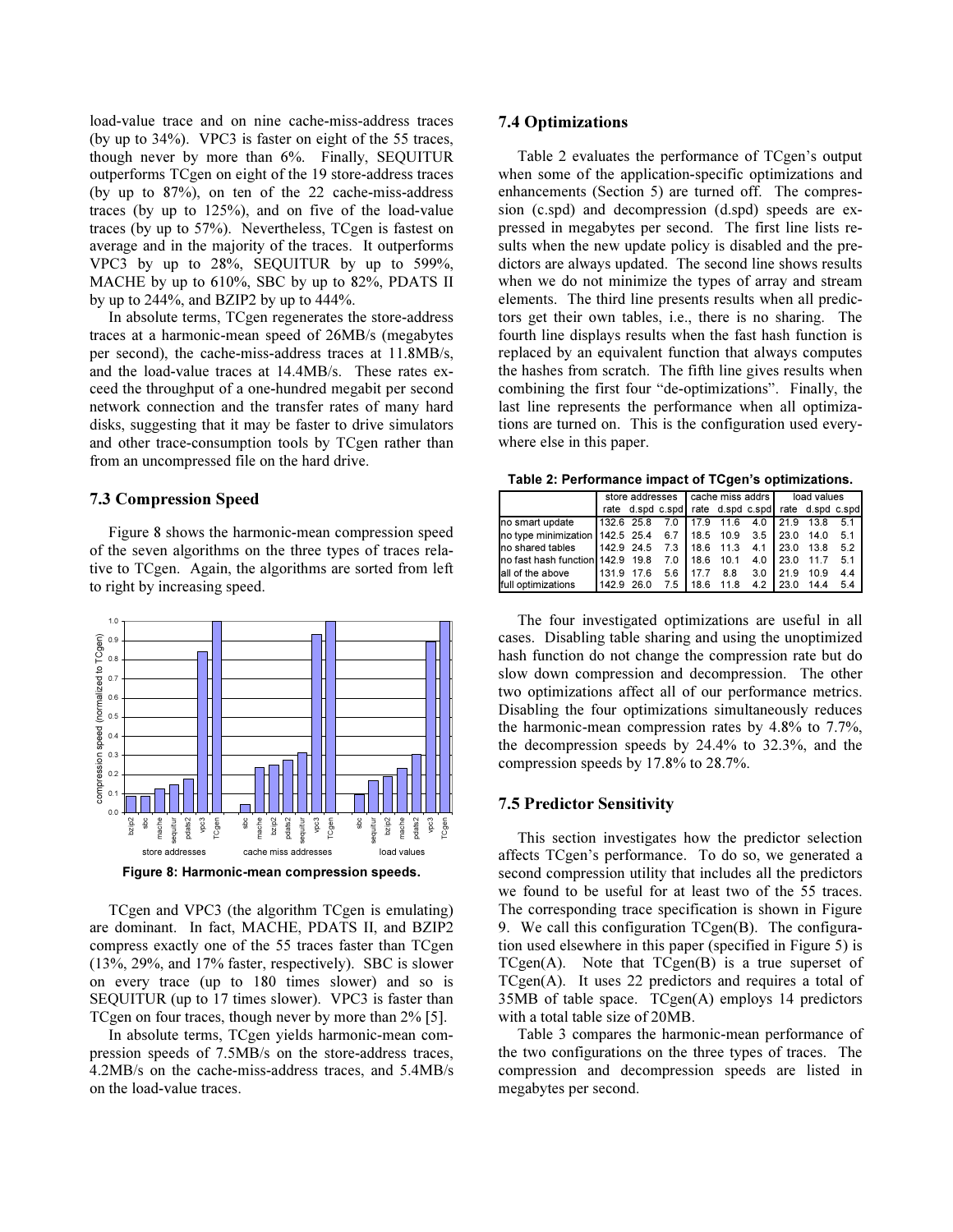| TCgen Trace Specification;                                              |
|-------------------------------------------------------------------------|
| 32-Bit Header:                                                          |
| 32-Bit Field 1 = {L1 = 1, L2 = 131072: FCM3[4], FCM1[4]};               |
| 64-Bit Field 2 = {L1 = 65536, L2 = 131072: DFCM3[4], DFCM1[2], FCM1[4], |
| $LVI41$ :                                                               |
| $PC = Field 1$ :                                                        |

Figure 9: TCgen(B) specification.

Since TCgen(B) includes more predictors, one might expect it to compress better but be slower. However, this is only partially true because of the complex interaction with the post-compression stage. For instance, using more predictors will result in better compression in the first stage, but will also emit more distinct predictor codes, possibly making it harder for the post-compressor to be effective.

Table 3: Harmonic-mean performance of TCgen(A) and TCgen(B).

| trace                | compr. rate |       | decompr. speed compr. speed |      |     |     |  |  |
|----------------------|-------------|-------|-----------------------------|------|-----|-----|--|--|
|                      |             |       |                             |      |     |     |  |  |
| store addresses      | 142.9       | 132.2 | 26.0                        | 23.6 | 7.5 | 5.4 |  |  |
| cache miss addresses | 18.6        | 19.1  | 118                         | 117  | 4.2 | 4.4 |  |  |
| load values          | 23.0        | 23.7  | 14.4                        | 13.5 | 5.4 | 3.4 |  |  |

As Table 3 shows, TCgen(B) yields a 2% and 3% higher compression rate on the cache-miss-address and the load-value traces, respectively, but  $TCgen(A)$  is 8% more effective on the store-address traces. Similarly, TCgen(B)'s compression speed is 6% faster on the cachemiss-address traces, but TCgen(A) is 37% faster on the store-address and 57% faster on the load-value traces. Only the decompression speed is uniformly faster with TCgen(A) (by  $1\%$  to  $10\%$ ).

These results show that TCgen's performance is relatively insensitive to the exact predictor choice. In fact, TCgen(B), a rather generic configuration, performs only slightly worse than TCgen(A), a configuration that is the result of manual fine tuning [3]. We take this as indication that TCgen will produce a high-performance compressor with any reasonable predictor specification. Note that, on average, TCgen(B)'s compression rate exceeds that of the other compression algorithms we tested, its decompression speed is higher (except for VPC3's on the store-address and load-value traces and SBC's on the cache-miss-address traces), and its compression speed is faster (except for VPC3's on the store-address and loadvalue traces). Given these results, we recommend that TCgen users start with a trace specification that covers a wide range of predictors and then eliminate the useless predictors as determined by the predictor usage information output after each compression.

In fact, the above approach could be used to optimize the predictor selection for each trace individually. Doing so would require the inclusion of the predictor configuration in the compressed trace so that a suitable decompressor can be generated when a trace needs to be read. This would incur an overhead of a few tens of bytes and about a second of CPU time to synthesize and compile the decompressor, for which the resulting higher compression rate and decompression speed should easily compensate.

## 8. Conclusions

This paper describes the code-generation and optimization process and evaluates the performance of TCgen, a tool that automatically synthesizes trace compressors from user-provided trace descriptions. Based on a variety of traces from the SPECcpu2000 benchmark suite, we have shown the generated code to be faster and to compress better on average than BZIP2, MACHE, PDATS II, SBC, SEQUITUR, and VPC3. In other words, the automatically generated code typically outperforms handcrafted and optimized code. Note that all of the algorithms we compared our approach with, which include the best trace compressors from the current literature, have to be re-implemented every time the trace format changes. TCgen users, on the other hand, merely have to provide a new format description, expressed in a simple specification language, and a highly optimized compressor will be generated in about a second. Based on its ease of use, flexibility, performance, and portability, we believe TCgen to be a useful tool for trace-based research and teaching environments. TCgen is freely available at http://www.csl.cornell.edu/~burtscher/research/TCgen/.

#### Acknowledgements

This work was supported in part by the National Science Foundation under Grant No. 0312966. We would like to thank Ilya Ganusov, Sandra J. Jackson, Jian Ke, and Paruj Ratanaworabhan for porting and adapting MACHE, PDATS II, and SBC to our platform and trace format.

## References

- [1] R. Brown, K. Driesen, D. Eng, L. Hendren, J. Jorgensen, C. Verbrugge, and Q. Wang. "STEP: a Framework for the Efficient Encoding of General Trace Data." Workshop on Program Analysis for Software Tools and Engineering, pp. 27-34. November 2002.
- [2] M. Burrows and D. J. Wheeler. "A Block-Sorting Lossless Data Compression Algorithm." Digital SRC Research Report 124. May 1994.
- [3] M. Burtscher. "VPC3: A Fast and Effective Trace-Compression Algorithm." Joint International Conference on Measurement and Modeling of Computer Systems, pp. 167-176. June 2004.
- [4] M. Burtscher and M. Jeeradit. "Compressing Extended Program Traces Using Value Predictors." International Conference on Parallel Architectures and Compilation Techniques, pp. 159-169. September 2003.